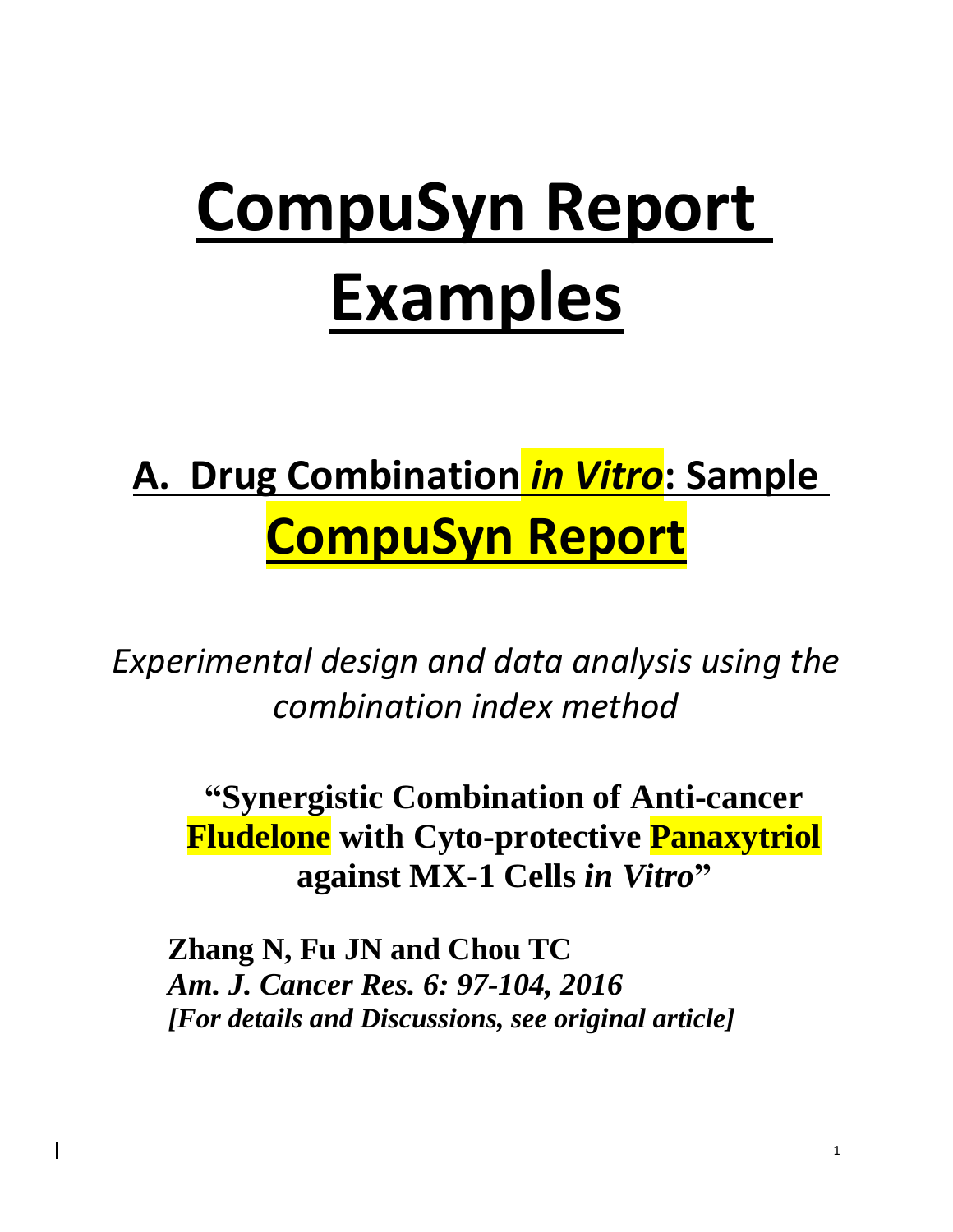[The *author's notes are added in the shaded areas on right-side-margin of the CompuSyn Report*]

### CompuSyn Report

*The analysis usually takes about 1 sec. Printing may take about 1 min. The report contents depend on the selections at the "Generate Report" command in the menu. Do not use "polygonogram" since it is for ≥3 drug combos* 

| <b>Experiment</b>  |                                                                                                                     |                                                                      |  |  |
|--------------------|---------------------------------------------------------------------------------------------------------------------|----------------------------------------------------------------------|--|--|
| Name:              | FD+PXT in MX-1 in Vitro                                                                                             |                                                                      |  |  |
| Date:              | 9.15.2015                                                                                                           | Remove "*" in front of *. cse when give file name for saving         |  |  |
| <b>File Name:</b>  |                                                                                                                     | C:\Users\TingChaoChou\Desktop\FD.PXT.MX1. 9.15. 2015.cse <           |  |  |
| <b>Description</b> | Combination of Fludelone (PD) and Panaxytriol (PXT) in Vitro against<br>Mammary Cancer MX-1 Cell Growth, XTT assays |                                                                      |  |  |
| Drug:              | $Fludelone$ $(FD)$ $[nM]$                                                                                           | Can be different units. $lnM:1\mu M$ in this case.                   |  |  |
| Drug:              | <b>Panaxytriol (PXT)</b> [µM]                                                                                       | If both in $\mu$ M, then the ratio is 1:1000                         |  |  |
|                    |                                                                                                                     | <b>Drug Combo:</b> Fludelone + Panaxytriol (FD+PXT) $(FD+PXT [1:1])$ |  |  |

|             | Data for Drug: FD [nM]                                                                                                                                                                                                                                                                       |  |  |  | Data points usually from the average Fa values of duplicate or triplicate assays                                                                            |
|-------------|----------------------------------------------------------------------------------------------------------------------------------------------------------------------------------------------------------------------------------------------------------------------------------------------|--|--|--|-------------------------------------------------------------------------------------------------------------------------------------------------------------|
| <b>Dose</b> | <b>Effect</b>                                                                                                                                                                                                                                                                                |  |  |  |                                                                                                                                                             |
|             |                                                                                                                                                                                                                                                                                              |  |  |  | Design Dose Range: Some doses above Dm, and some doses below                                                                                                |
| 0.05        | 0.0842                                                                                                                                                                                                                                                                                       |  |  |  | the Dm value (e.g. here $Dm=2.724nm$ );                                                                                                                     |
| 0.125       | 0.1208                                                                                                                                                                                                                                                                                       |  |  |  | The approximate Dm value can be from the preliminary data or                                                                                                |
| 0.25        | 0.2204                                                                                                                                                                                                                                                                                       |  |  |  | from published literature                                                                                                                                   |
| 0.5         | 0.2222                                                                                                                                                                                                                                                                                       |  |  |  |                                                                                                                                                             |
| 1.25        | 0.3584                                                                                                                                                                                                                                                                                       |  |  |  |                                                                                                                                                             |
| 2.5         | 0.4531                                                                                                                                                                                                                                                                                       |  |  |  | Do not enter fa < 0.01 or $Fa > 0.99$ , unless the assay is very accurate                                                                                   |
| 5.0         | 0.6309                                                                                                                                                                                                                                                                                       |  |  |  | If enter $fa=0$ or $fa=1$ , the computer will crash                                                                                                         |
| 12.5        | 0.7308                                                                                                                                                                                                                                                                                       |  |  |  |                                                                                                                                                             |
|             | 8 data points entered.                                                                                                                                                                                                                                                                       |  |  |  |                                                                                                                                                             |
|             | <b>X-int: 0.43522</b>                                                                                                                                                                                                                                                                        |  |  |  |                                                                                                                                                             |
|             | Y-int: $-0.2693 + (-0.02517)$                                                                                                                                                                                                                                                                |  |  |  | The "slope" of the median-effect (ME) plot, the dynamic order,<br>or the "shape" of dose-effect curve; $m=1$ , $>1$ and $<1$ indicate                       |
| m:          | $0.61871 +/- 0.03242$                                                                                                                                                                                                                                                                        |  |  |  | hyperbolic, sigmoidal and flat sigmoidal shape, respectively.                                                                                               |
| Dm:         | 2.72408                                                                                                                                                                                                                                                                                      |  |  |  | Dm: The median effect dose, in this case it is $IC_{50}$ value, which indicates<br>"potency". The value can be obtained from the X-intercept of the ME-plot |
| r:          | r : The linear correlation coefficient of the ME-plot. It signifies the<br>"conformity" of the data with the mass-action law;<br>0.99186<br>an indication of how good are the data, when $r=1$ , it is perfect; For in vitro<br>experiment, usually r>0.95 are considered good or acceptable |  |  |  |                                                                                                                                                             |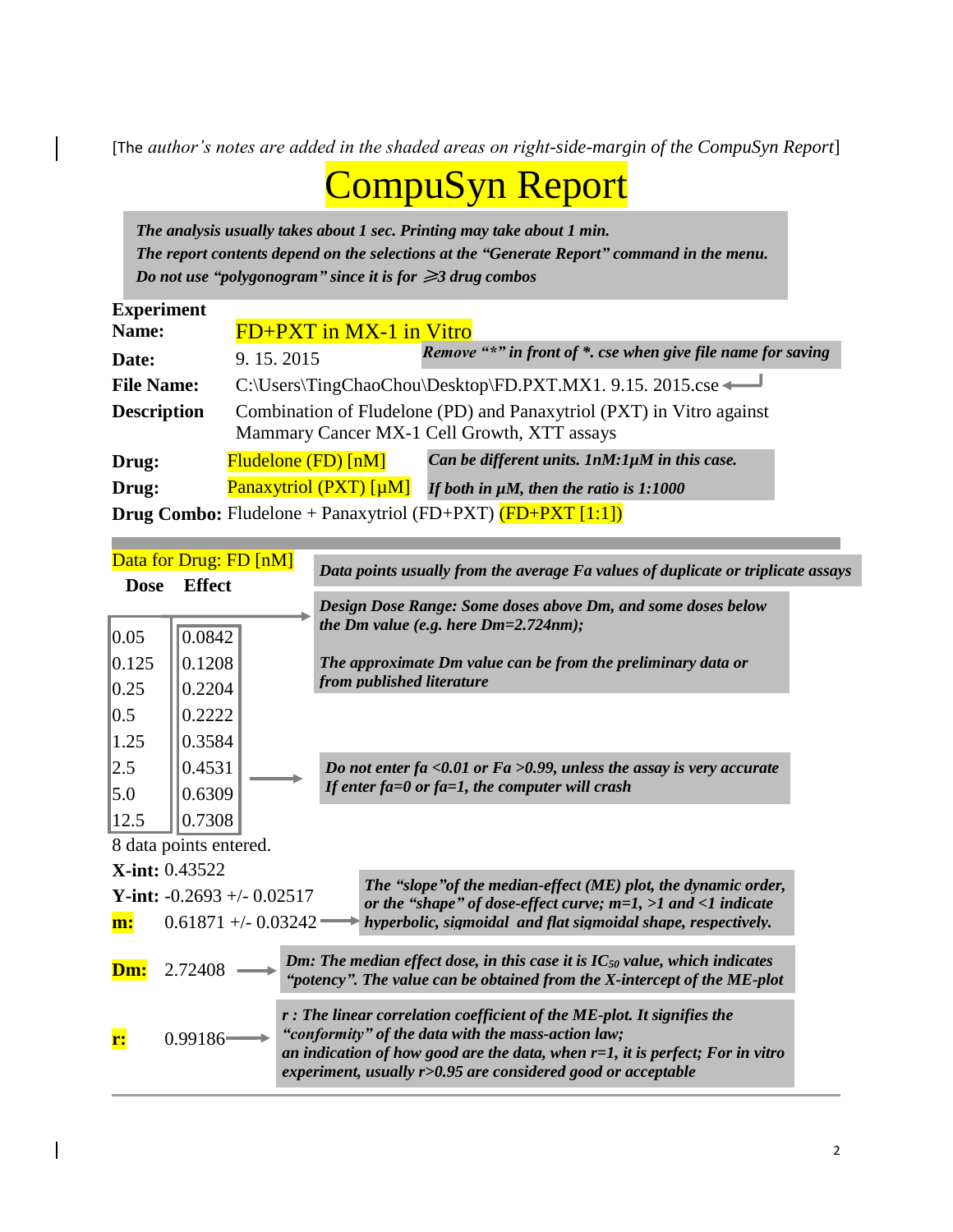|      | Data for Drug: PXT [µM]               |                                                                                                                                |
|------|---------------------------------------|--------------------------------------------------------------------------------------------------------------------------------|
| Dose | Effect                                |                                                                                                                                |
| 1.25 | 0.1305                                |                                                                                                                                |
| 2.5  | 0.2697                                |                                                                                                                                |
| 5.0  | 0.6349                                |                                                                                                                                |
| 12.5 | 0.9812                                |                                                                                                                                |
| 25.0 | 0.9949                                |                                                                                                                                |
| 50.0 | 0.9993                                | $D_1$ has 8 doses (concentrations), and $D_2$ has 6 concentrations,                                                            |
|      | 6 data points entered.                | not the same number is OK as long as they provide $m_l$ , $(Dm)_l$ , $m_2$ and<br>$(Dm)_2$ values from the dose-effect curves; |
|      | <b>X-int:</b> 0.50391                 | In most cases, such as 5 vs 5, 6 vs 6 for $D_1$ and $D_2$ are OK.                                                              |
|      | <b>Y</b> -int: $-1.3101 + (-0.16663)$ |                                                                                                                                |
| m:   | $2.59980 +/- 0.15768$ ך 2.59980       | The $m_l$ , $(Dm)_l$ as well as $m_2$ , $(Dm)_2$ are absolute requirements for                                                 |
| Dm:  | 3.19086                               | determining synergism or antagonism or additive effect since<br>they are required for the calculation of the CI value          |
| r:   | 0.99272                               |                                                                                                                                |

|  |  | Data for Drug Combo: FD+PXT (FD+PXT [1:1]) |
|--|--|--------------------------------------------|
|--|--|--------------------------------------------|

in 19

|                       | Dose A Effect                 | In this case 1:1 means $FD\ 0.5nM+PXT\ 0.5uM$ , etc                                                                                         |
|-----------------------|-------------------------------|---------------------------------------------------------------------------------------------------------------------------------------------|
| $0.5+$                | 0.3218                        |                                                                                                                                             |
| $1.25+$               | 0.5136                        | [NOTES]                                                                                                                                     |
| $2.5+$                | 0.6332                        | Recommend to make a 1:1 mixture, and serial dilution them; Do not                                                                           |
| $5.0+$                | 0.8777                        | do more than 2-fold or 3-fold serial dilutions, otherwise the dose-<br>range would be too large for the accurate measurements of effects.   |
| $12.5+$               | 0.9786                        |                                                                                                                                             |
| $25.0+$               | 0.9943                        | The constant ratio combination allows computerized simulation of<br>dose-effect curves, Fa-CI effect, Fa-DRI Plot, and isobologram based    |
| $50.0+$               | 0.9995                        | on the $m_{1,2}$ and (Dm) $_{1,2}$ values.                                                                                                  |
|                       | 7 data points entered.        |                                                                                                                                             |
| <b>X-int: 0.39023</b> |                               | When combinations are at non-constant ratios, each "data point" has<br>a ratio, the CI and DRI value can still be calculated, but automated |
|                       | Y-int: $-0.6992 + (-0.22052)$ | computer simulation can't be carried out; therefore, the acquired                                                                           |
| m:                    | $1.79184 + -0.18016$          | conclusions are limited.                                                                                                                    |
| Dm:                   | 2.45601                       |                                                                                                                                             |
| r:                    | 0.97565                       |                                                                                                                                             |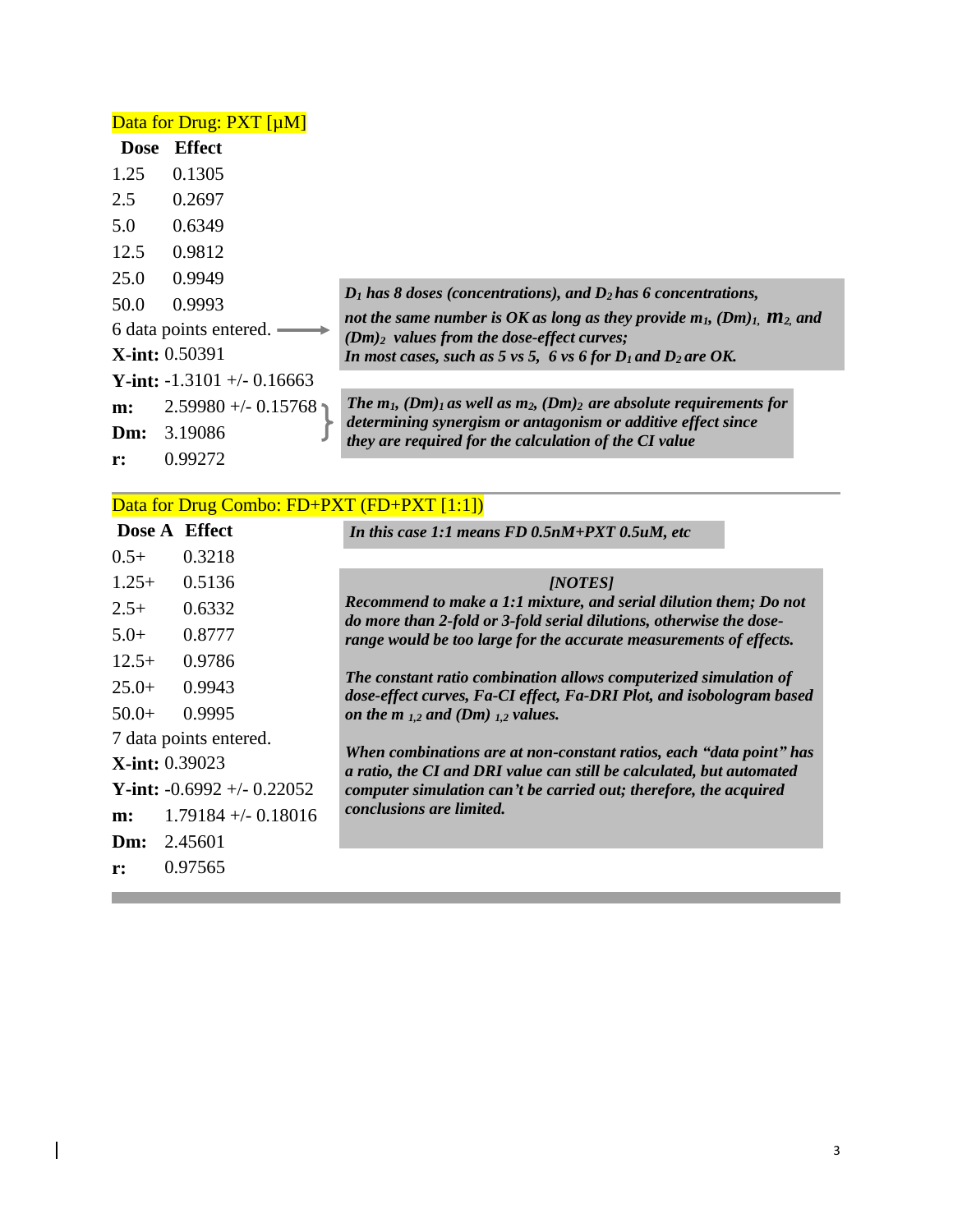*[NOTES for manual calculation using a pocket calculator]*

*From the above Report, we obtain: m1=0.61871, (Dm)1=2.72408nM ; m2=2.59980, (Dm)2=3.19086µM; m1,2=1.79184, (Dm)1,2=2.45601(1:1)=1.288nM+1.288µM*

*All parameters are calculated from the median-effect principle and equation of the mass-action law*  $f_a/f_u = (D/D_m)^m$  or  $D = D_m$   $[f_a/(1-f_u)]^{1/m}$  (Chou equation)  $log(f_a/f_u) = m log(D) - m log(D_m)$ 

*Thus, the Median-effect Plot* (MEP):  $x = log(D)$   $y = log(f_a/f_u)$ *gives the slope m, and the x-intercept logDm, then the antilog of the X-intercept gives the Dm value.*

*Based on the Combination index Theorem (CIT) and the Median-Effect Equation and Plot, when the combination*  $(D)_{1,2}$  *for*  $(D)_{1}$  *and*  $(D)_{2}$  *is P/Q, we got :* 

 $CI = \frac{(D)_1}{(D_x)_1} + \frac{(D)_2}{(D_x)_2} = \frac{(D)_{1,2}[P/(P+Q)]}{(D_m)_1 [f_a/(1-f_a)]^{1/m_1}} + \frac{(D)_{1,2}[Q/(P+Q)]}{(D_m)_2 [f_a/(1-f_a)]^{1/m_2}}$ 

*Therefore, substituting, the m and Dm parameters, combination ratio P/Q into the corresponding equations given above, and setting fa=0.01-0.99, the CI values at all effect levels can be simulated as Fa-CI table or Fa-CI Plot. The default setting for the CompuSyn is fa=0.05, 0.1, 0.15…0.95 and 0.97*

*Based on the dose-reduction index (DRI) equations:* 

$$
(DRI)_1 = \begin{array}{c} (D_x)_1 \\ \hline \\ (D)_1 \end{array} \; , \;\; (DRI)_2 \; = \; \frac{(D_x)_2}{(D)_2}
$$

$$
(DRI)_1 \hspace{2mm} = \hspace{2mm} \frac{(D_m)_1 [f_a/(1-f_a)]^{1/m}{}_1}{(D)_1} \; , \; (DRI)_2 \hspace{2mm} = \hspace{2mm} \frac{(D_m)_2 [f_a/(1-f_a)]^{1/m}{}_2}{(D)_2} \; .
$$

*Similarly, (DRI)1 and (DRI)2 values at a particular combination data point can be determined or at different fa value can be simulated.*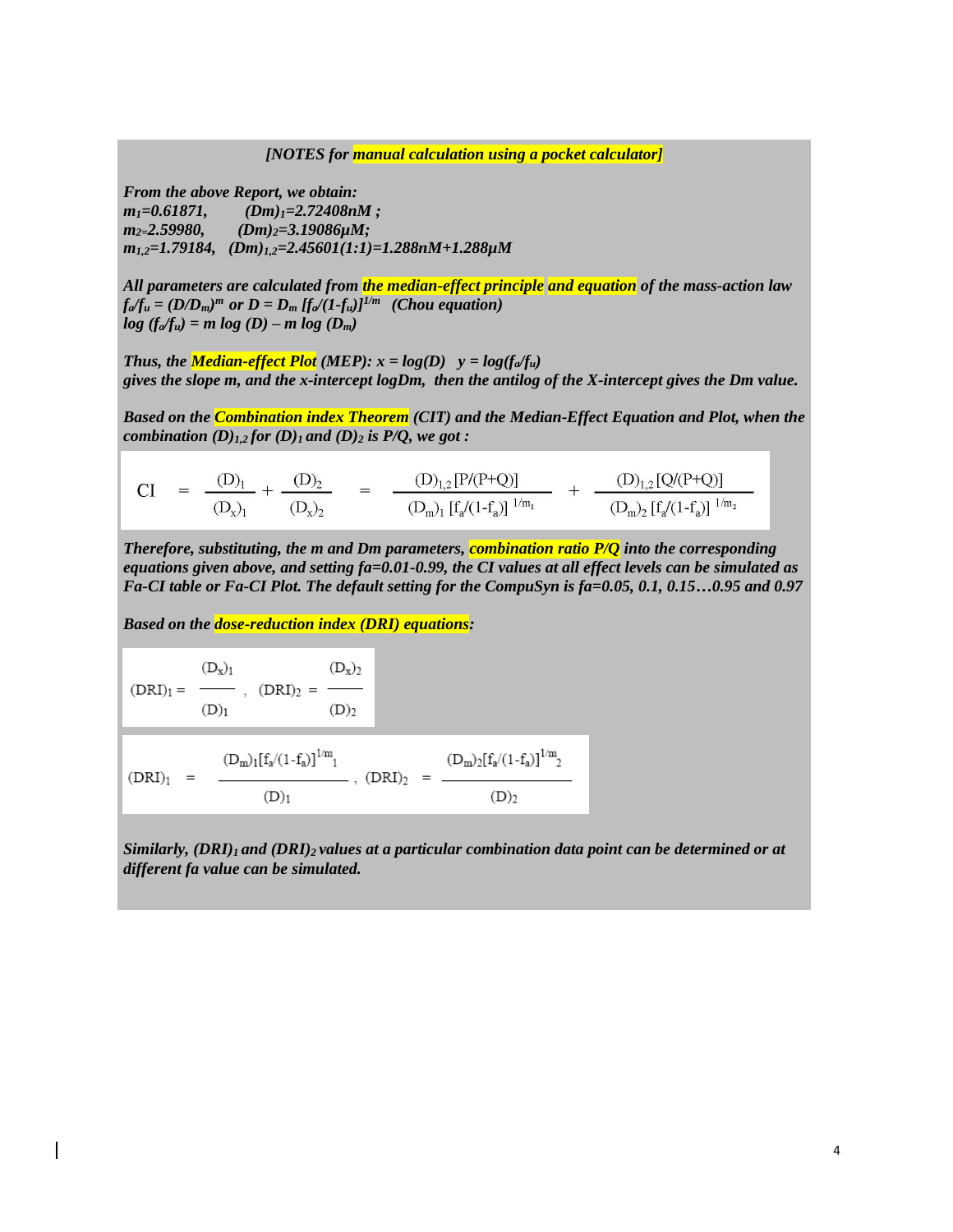#### **Dose-Effect Curve**



#### **Median-Effect Plot (Chou Plot)**

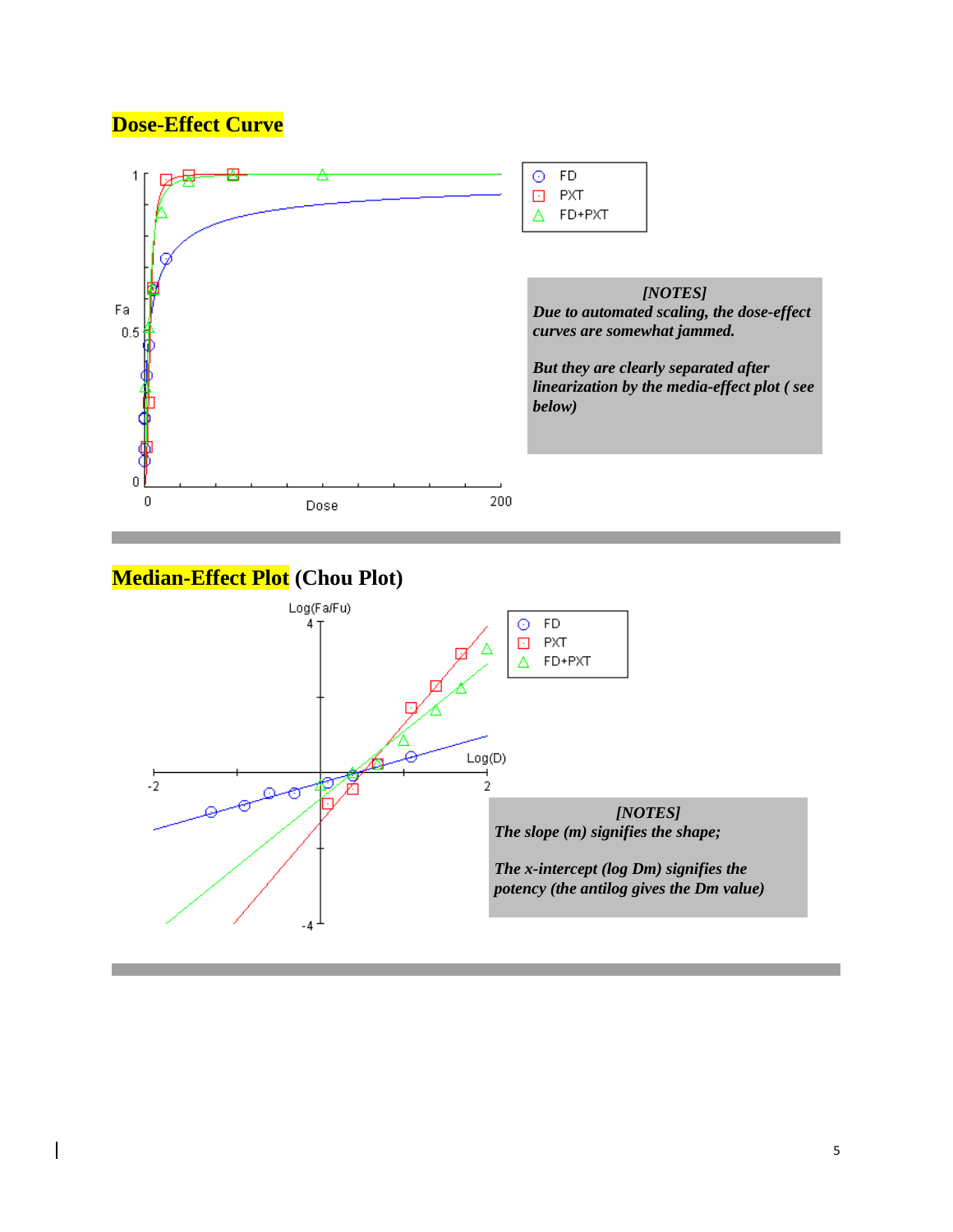|                   |         | CI Data for Drug Combo: FD+PXT (FD+PXT [1:1]) |                                                                                                    |
|-------------------|---------|-----------------------------------------------|----------------------------------------------------------------------------------------------------|
| Fa                |         | <b>CI Value Total Dose</b>                    |                                                                                                    |
| 0.05              | 10.3965 | 0.47487                                       |                                                                                                    |
| 0.1               | 4.87333 | 0.72058                                       |                                                                                                    |
| 0.15              | 3.11063 | 0.93284                                       |                                                                                                    |
| 0.2               | 2.25725 | 1.13300                                       | [NOTES]                                                                                            |
| 0.25              | 1.75974 | 1.33032                                       | $CI<1$ , =1, and >1 indicates synergism, additive                                                  |
| 0.3               | 1.43726 | 1.53062                                       | effect and antagonism, respectively.                                                               |
| 0.35              | 1.21357 | 1.73857                                       | This is Fa-CI table with Fa increment of 0.05.                                                     |
| 0.4               | 1.05105 | 1.95865                                       | At $fa > 0.45$ showed synergistic effect (CI<1).                                                   |
| 0.45              | 0.92913 | 2.19580                                       |                                                                                                    |
| 0.5               | 0.83565 | 2.45601                                       | For anti-cancer agents, synergism $(CI<1)$ at high                                                 |
| 0.55              | 0.76303 | 2.74706                                       | dose (high effect) is more relevant to the therapy<br>than the CI values at low dose (low effect). |
| 0.6               | 0.70641 | 3.07967                                       |                                                                                                    |
| 0.65              | 0.66262 | 3.46952                                       |                                                                                                    |
| 0.7               | 0.62968 | 3.94088                                       |                                                                                                    |
| 0.75              | 0.60660 | 4.53425                                       |                                                                                                    |
| 0.8               | 0.59342 | 5.32393                                       |                                                                                                    |
| 0.85              | 0.59185 | 6.46626                                       |                                                                                                    |
| 0.9               | 0.60745 | 8.37107                                       |                                                                                                    |
| 0.95              | 0.66132 | 12.7024                                       |                                                                                                    |
| 0.97              | 0.71467 | 17.0902                                       |                                                                                                    |
|                   |         | CI values for actual experimental points:     |                                                                                                    |
| <b>Total Dose</b> | Fa      | <b>CI</b> Value                               |                                                                                                    |
| 1.0               | 0.3218  | 0.82116                                       |                                                                                                    |
| 2.5               | 0.5136  | 0.80387                                       |                                                                                                    |
| 5.0               | 0.6332  | 1.01482                                       | The CI values for each individual                                                                  |
| 10.0              | 0.8777  | 0.81016                                       | combination data point without a simulation                                                        |
| 25.0              | 0.9786  | 0.90988                                       |                                                                                                    |
| 50.0              | 0.9943  | 1.07814                                       |                                                                                                    |
| 100.0             | 0.9995  | 0.84229                                       |                                                                                                    |

and the contract of the contract of the contract of the contract of the contract of the contract of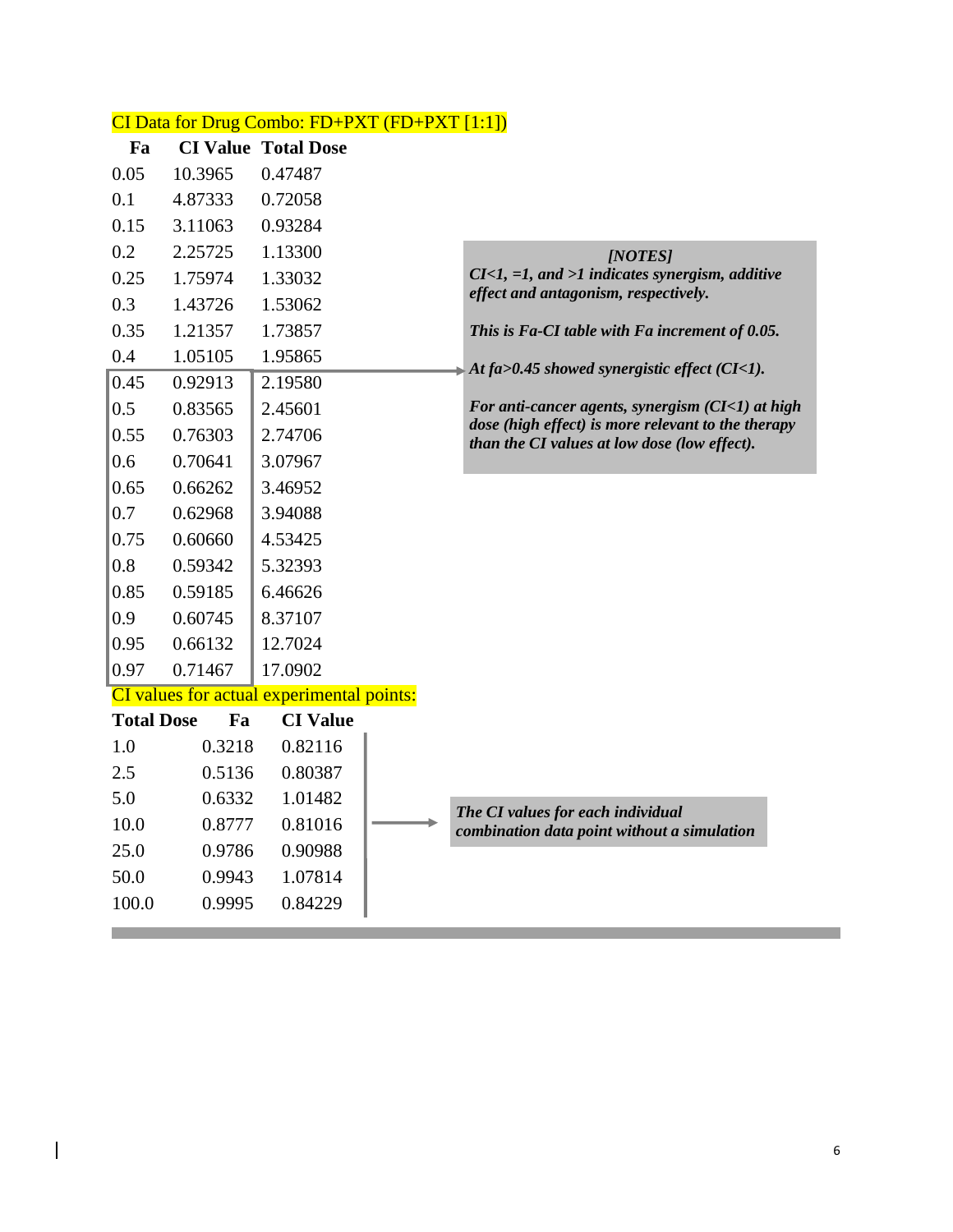#### **Combination Index Plot**

 $Log(Cl)$  $\overline{0}$ 

 $-1$ 

 $-2$  $\boldsymbol{0}$  Õ

 $0.5\,$ 

Fa



٥

 $\overline{1}$ 

*antagonism. This is of less concern since CI values for synergism is 0-1, and for antagonism is 1-∞; low fa is less relevant to therapy than high fa (i.e. Killing cancer cells in small fraction is not useful in cancer therapy)*

*The logarithmic scale for CI values is to condense the graph so if there are out of scale data point can be shown*

*Additive effect*

*Synergism*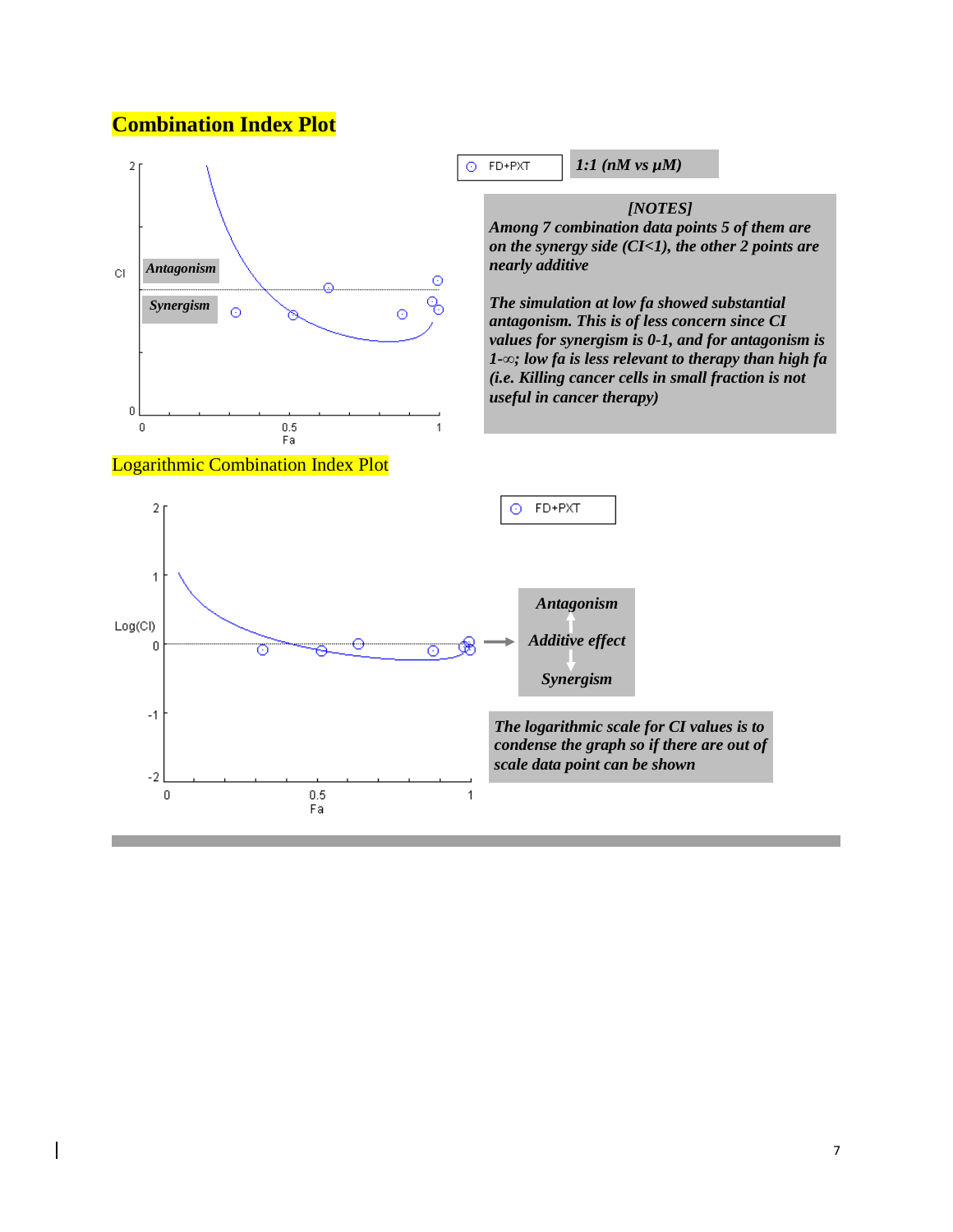|        |         |                                                     |              | <b>DRI Data for Drug Combo: FD+PXT (FD+PXT [1:1])</b> |                                                                                 |
|--------|---------|-----------------------------------------------------|--------------|-------------------------------------------------------|---------------------------------------------------------------------------------|
| Fa     | Dose FD | <b>Dose PXT</b>                                     | <b>DRIFD</b> | <b>DRIPXT</b>                                         |                                                                                 |
| 0.05   | 0.02336 | 1.02811                                             | 0.09837      | 4.33008                                               | DRI >1 and <1 indicate favorable and<br>not favorable dose-reduction; DRI=1     |
| 0.1    | 0.07815 | 1.37045                                             | 0.21690      | 3.80375                                               | indicates no dose-reduction                                                     |
| 0.15   | 0.16506 | 1.63736                                             | 0.35389      | 3.51047                                               |                                                                                 |
| 0.2    | 0.28982 | 1.87210                                             | 0.51160      | 3.30468                                               | This is Fa-DRI table with fa increment of<br>0.05                               |
| 0.25   | 0.46139 | 2.09115                                             | 0.69365      | 3.14384                                               |                                                                                 |
| 0.3    | 0.69258 | 2.30339                                             | 0.90497      | 3.00974                                               |                                                                                 |
| 0.35   | 1.00160 | 2.51477                                             | 1.15221      | 2.89292                                               | At 50% inhibition, it requires 2.72408                                          |
| 0.4    | 1.41452 | 2.73008                                             | 1.44439      | 2.78772                                               | nm of FD, and requires 3.19086µM of                                             |
| 0.45   | 1.96953 | 2.95383                                             | 1.79390      | 2.69044                                               | <b>PXT</b>                                                                      |
| 0.5    | 2.72408 | 3.19086                                             | 2.21830      | 2.59841                                               | However, it requires 2.2183-fold less FD                                        |
| 0.55   | 3.76772 | 3.44691                                             | 2.74309      | 2.50953                                               | plus 2.5984-fold less PXT to achieve the<br>same 50% inhibition (i.e., 1.2280nM |
| 0.6    | 5.24604 | 3.72941                                             | 3.40688      | 2.42195                                               | $FD+1.2280 \mu M$ PXT) (1:1 combination)                                        |
| 0.65   | 7.40878 | 4.04872                                             | 4.27078      | 2.33388                                               |                                                                                 |
| 0.7    | 10.7144 | 4.42027                                             | 5.43759      | 2.24329                                               |                                                                                 |
| 0.75   | 16.0833 | 4.86889                                             | 7.09416      | 2.14761                                               |                                                                                 |
| 0.8    | 25.6042 | 5.43860                                             | 9.61853      | 2.04308                                               |                                                                                 |
| 0.85   | 44.9573 | 6.21830                                             | 13.9052      | 1.92331                                               |                                                                                 |
| 0.9    | 94.9582 | 7.42939                                             | 22.6872      | 1.77501                                               |                                                                                 |
| 0.95   | 317.709 | 9.90318                                             | 50.0234      | 1.55926                                               |                                                                                 |
| 0.97   | 750.275 | 12.1503                                             | 87.8018      | 1.42191                                               |                                                                                 |
|        |         | <b>DRI</b> values calculated at experimental points |              |                                                       |                                                                                 |
| Fa     | Dose FD | <b>Dose PXT</b>                                     | <b>DRIFD</b> | <b>DRIPXT</b>                                         |                                                                                 |
| 0.3218 | 0.81643 | 2.39536                                             | 1.63286      | 4.79071                                               |                                                                                 |
| 0.5136 | 2.97451 | 3.25835                                             | 2.37961      | 2.60668                                               |                                                                                 |
| 0.6332 | 6.58349 | 3.93651                                             | 2.63340      | 1.57460                                               |                                                                                 |
| 0.8777 | 65.8592 | 6.80979                                             | 13.1718      | 1.36196                                               | <b>DRI</b> values of each drug at                                               |
| 0.9786 | 1313.82 | 13.8833                                             | 105.105      | 1.11066                                               | each combination data point                                                     |
| 0.9943 | 11437.1 | 23.2352                                             | 457.484      | 0.92941                                               |                                                                                 |
| 0.9995 | 589141. | 59.3678                                             | 11782.8      | 1.18736                                               |                                                                                 |

**Tara**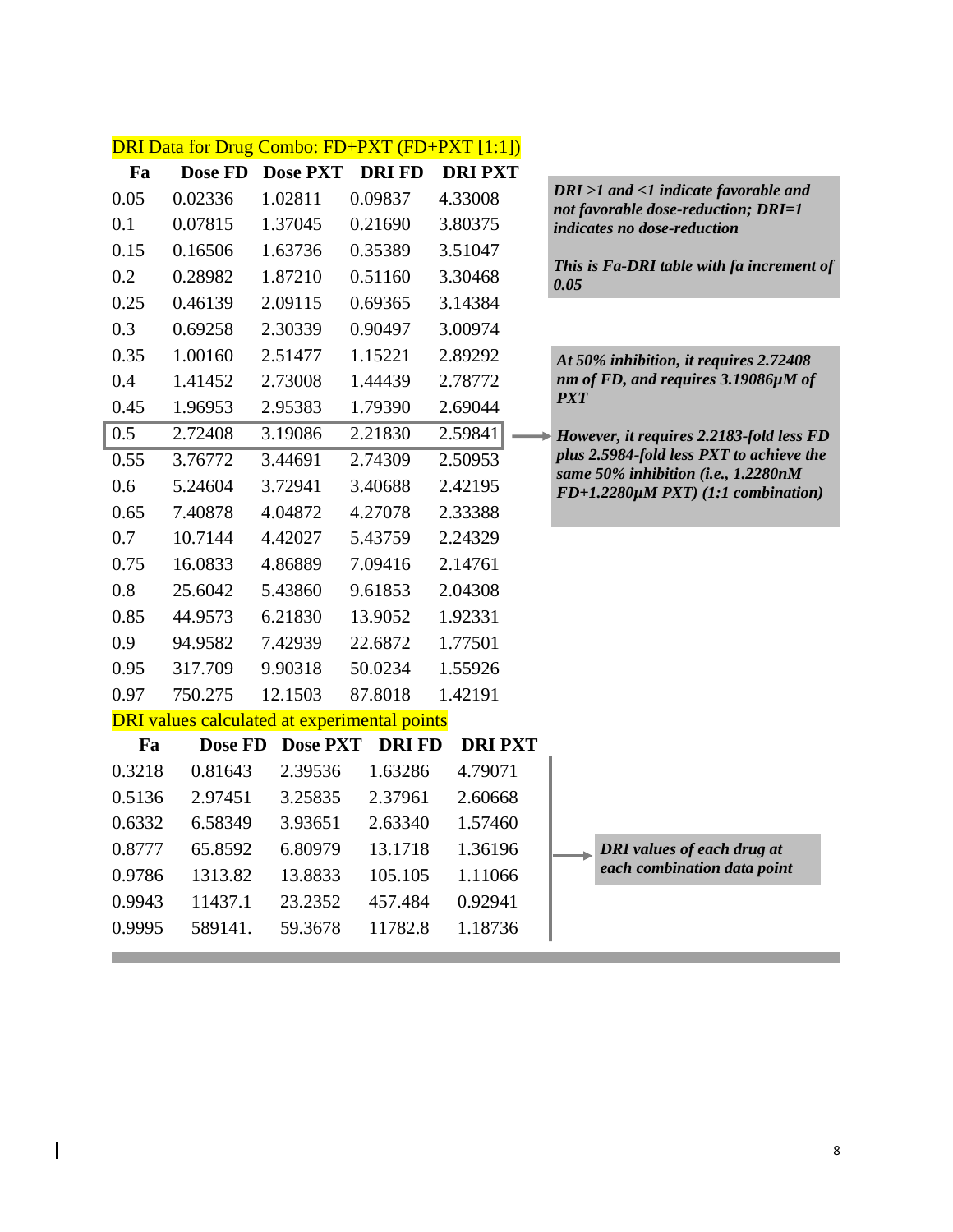#### **DRI Plot for Combo: FD+PXT (FD+PXT [1:1])**





*DRI values for FD (* $O$ *) and*  $PXT(\Box)$ *are shown.*

*Most combinations show favorable DRI (>1).*

*The simulation just to show the trends.*

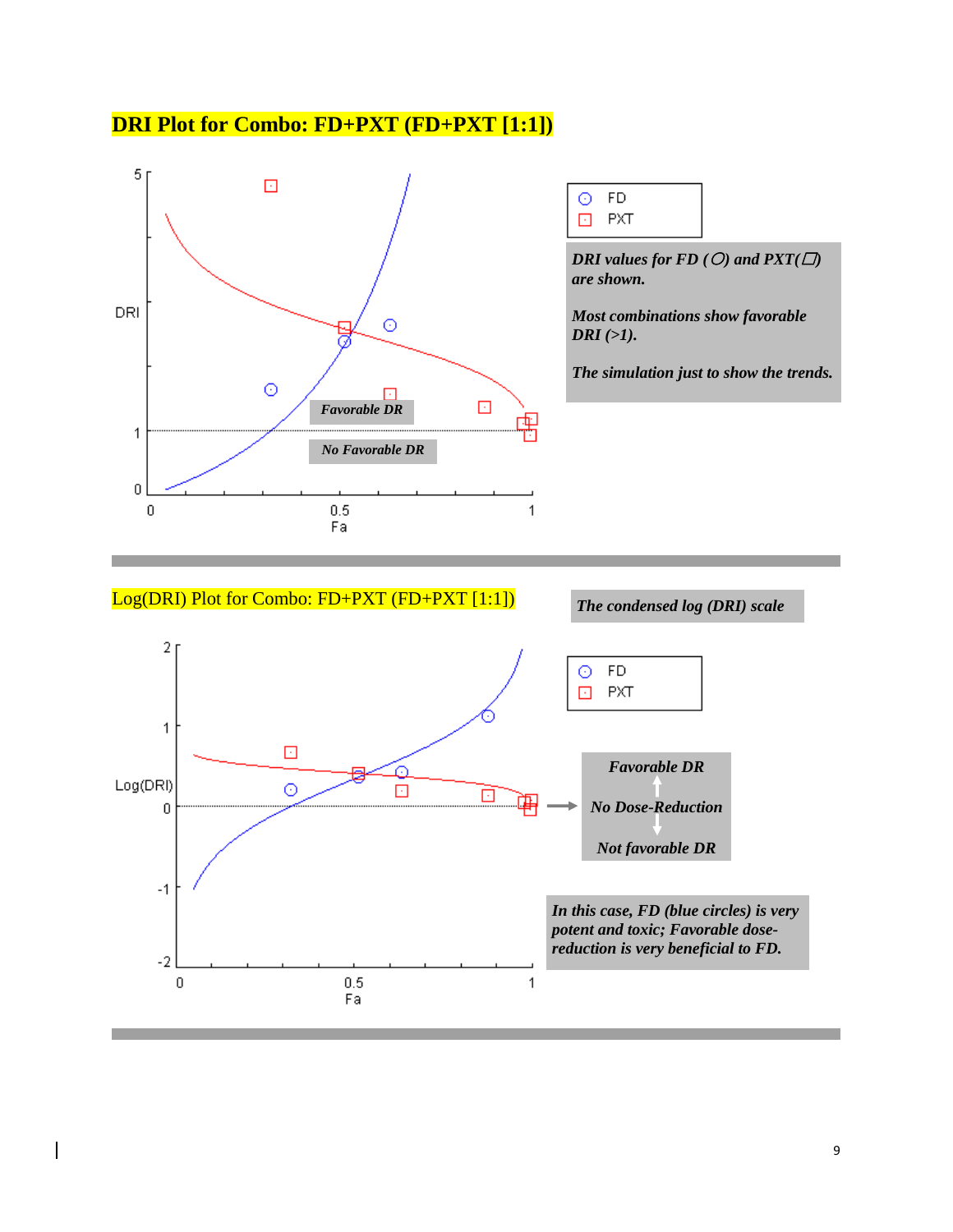#### **Isobologram for Combo: FD+PXT (FD+PXT [1:1])**



### **Summary Table**

*Most of the contents are used for constructing Table 1 (in the article).*

| <b>Experiment</b><br>Name:             | <b>FD+PXT in MX-1 in Vitro</b>                                                                                      |
|----------------------------------------|---------------------------------------------------------------------------------------------------------------------|
| Date:                                  | 9.15.2015                                                                                                           |
| <b>File Name:</b>                      | C:\Users\TingChaoChou\Desktop\FD.PXT.MX1. 9.15. 2015.cse                                                            |
| <b>Description</b>                     | Combination of Fludelone (PD) and Panaxytriol (PXT) in Vitro against<br>Mammary Cancer MX-1 Cell Growth, XTT assays |
| Drug:                                  | Fludelone (FD) [nM]                                                                                                 |
| Drug:                                  | <b>Panaxytriol (PXT)</b> [uM]                                                                                       |
| <b>Drug</b><br>Combo:                  | FLudelone + Panaxytriol (FD+PXT) $(FD+PXT [1:1])$                                                                   |
| Drug/Combo<br>$\overline{\phantom{a}}$ | $\mathbf{Dm}$<br>$\mathbf m$<br>. <i>.</i>                                                                          |

| Drug/Combo Dm |         | m                       |         |
|---------------|---------|-------------------------|---------|
| -FD           | 2.72408 | 0.61871                 | 0.99186 |
| <b>PXT</b>    |         | 3.19086 2.59980 0.99272 |         |
| $FD+PXT$      |         | 2.45601 1.79184 0.97565 |         |